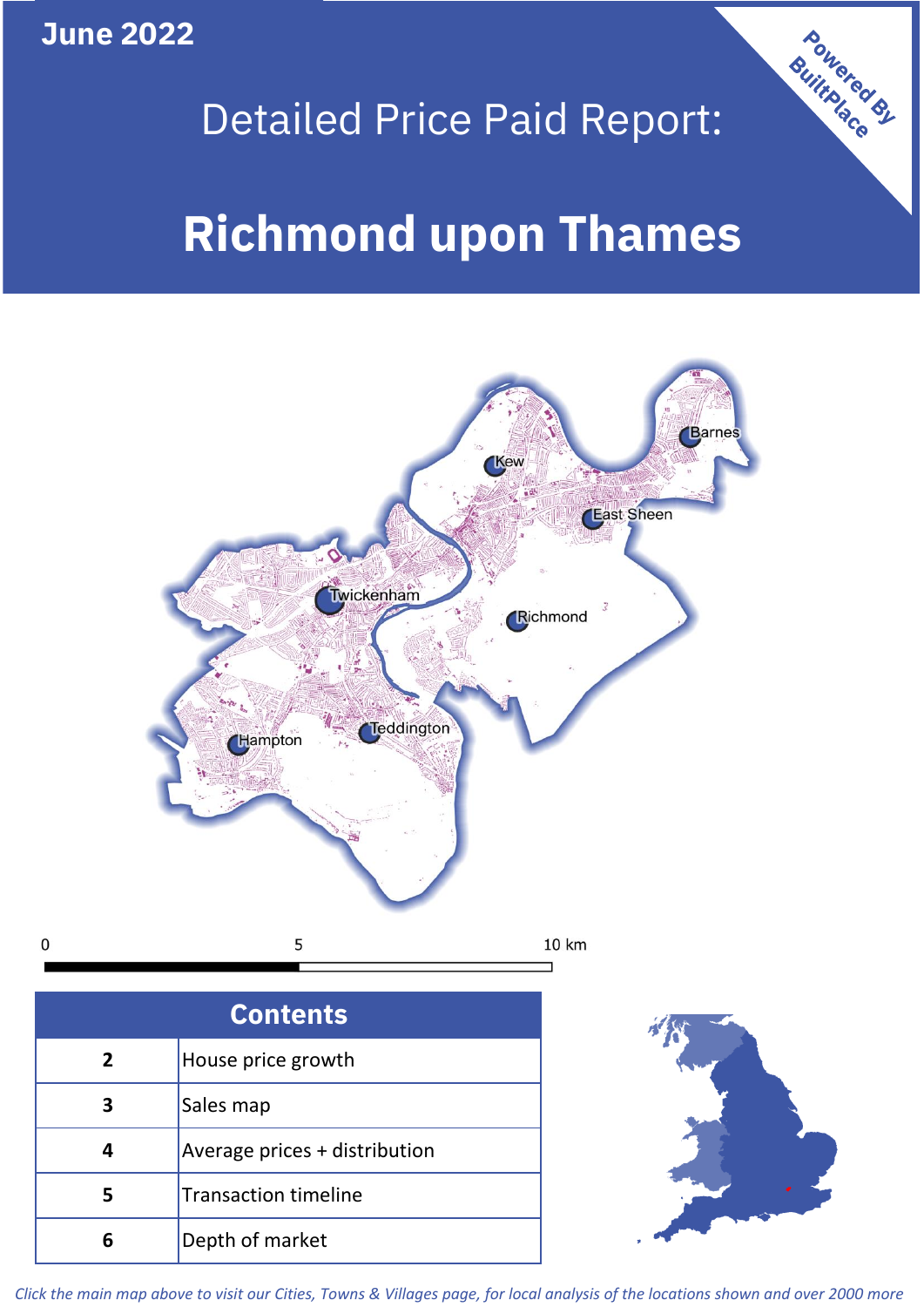## **Headline Data**

|                     | <b>Current level</b> | 3 month  | <b>Annual</b> | 5 year | 10 year |
|---------------------|----------------------|----------|---------------|--------|---------|
| <b>House prices</b> | £792,538             | 3.9%     | 13.9%         | 17.2%  | 74.3%   |
| <b>Transactions</b> | 3,131                | $-12.3%$ | 22.6%         | 10.2%  | 0.4%    |

## **House Price Growth (April 2022 data)**

#### *Annual Change in House Prices*



House prices in Richmond upon Thames grew by 13.9% in the 12 months to April 2022 (based on 3-month smoothed data). By comparison national house prices grew by 10.7% and prices in London grew by 6.7% over the same period.

Richmond upon Thames house prices are now 79.6% above their previous peak in 2007, compared to +76.7% for London and +52.9% across England.



#### *Year-To-Date Change in House Prices, December to April*

Local prices have grown by 4.0% in 2022 so far, compared to a fall of 1.6% over the same period last year.

#### *Source: OS OpenData; UK House Price Index (Contains HM Land Registry data © Crown copyright)*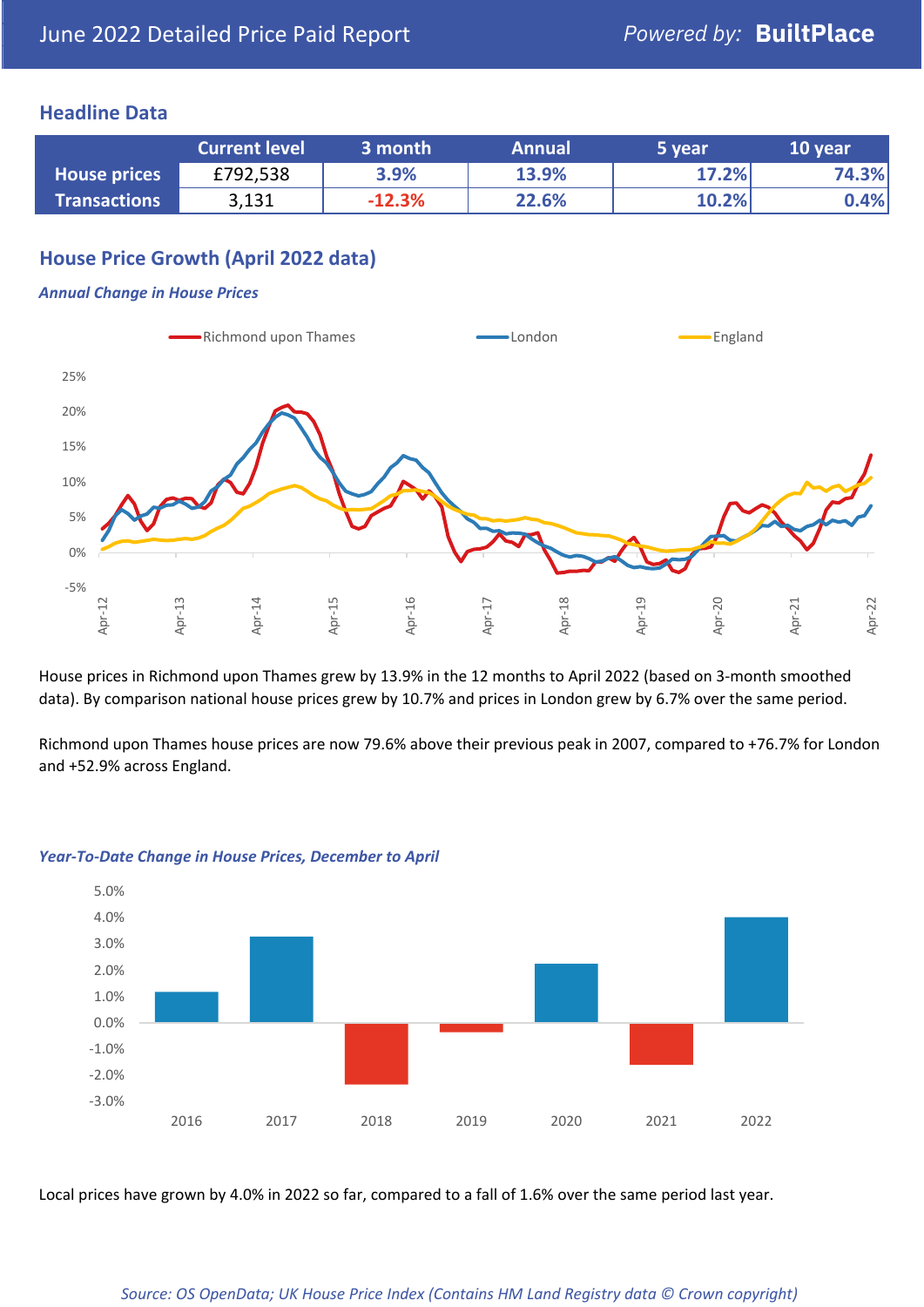## **House Price Map**

## *12 months to April 2022*



*Each point is one postcode, coloured by the average value relative to all sales in this local authority (price bands are LA-specific quintiles).*

## **Map Key**

|  | I |
|--|---|

| Min        | Max        |                            |
|------------|------------|----------------------------|
| Up to      | £448,000   | 1st quintile / lowest 20%  |
| £448,000   | £624,000   | 2nd quintile               |
| £624,000   | £853,000   | 3rd quintile               |
| £853,000   | £1,442,000 | 4th quintile               |
| £1,442,000 | and over   | 5th quintile / highest 20% |

*Source: OS OpenData; UK House Price Index (Contains HM Land Registry data © Crown copyright)*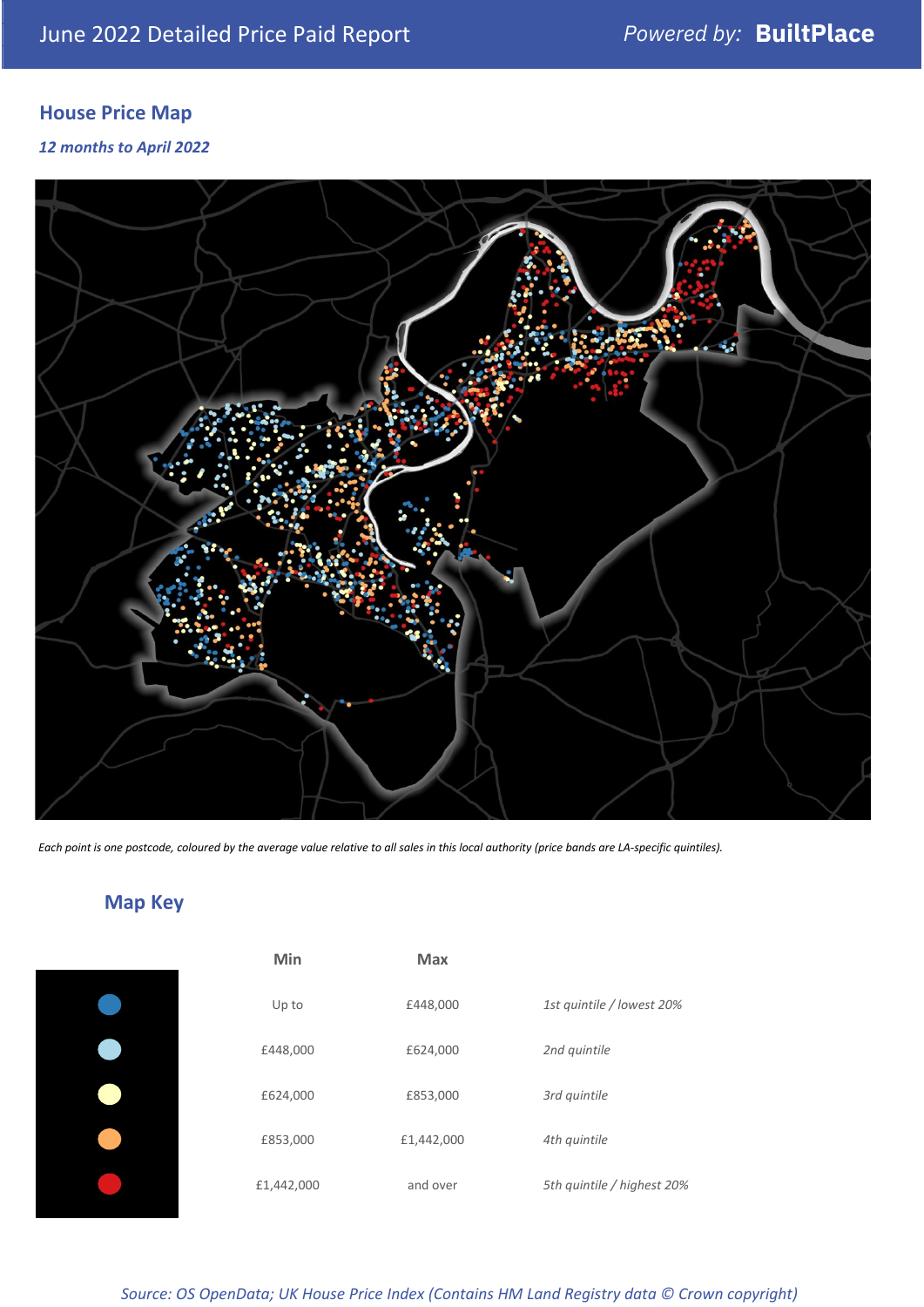£2,076,704

**Second hand**

## **Average House Price by Property Type**

### *12 months to April 2022*



## **House Price Distribution by Year**

*All properties, by price band and calendar year (2020 = year to date)*

|                    | 1997 | 2002 | 2007 | 2012 | 2017 | 2019 | 2020 |
|--------------------|------|------|------|------|------|------|------|
| <b>Under £100k</b> | 30%  | 2%   | 0%   | 0%   | 0%   | 0%   | 0%   |
| £100-200k          | 44%  | 27%  | 7%   | 4%   | 1%   | 1%   | 0%   |
| £200-300k          | 14%  | 35%  | 24%  | 20%  | 4%   | 4%   | 2%   |
| E300-400k          | 6%   | 16%  | 23%  | 21%  | 12%  | 10%  | 10%  |
| £400-500k          | 3%   | 8%   | 16%  | 16%  | 14%  | 13%  | 11%  |
| <b>£500k-1m</b>    | 2%   | 10%  | 23%  | 28%  | 47%  | 44%  | 41%  |
| £1-2m              | 0%   | 2%   | 6%   | 9%   | 18%  | 22%  | 27%  |
| <b>Over £2m</b>    | 0%   | 0%   | 1%   | 2%   | 4%   | 6%   | 8%   |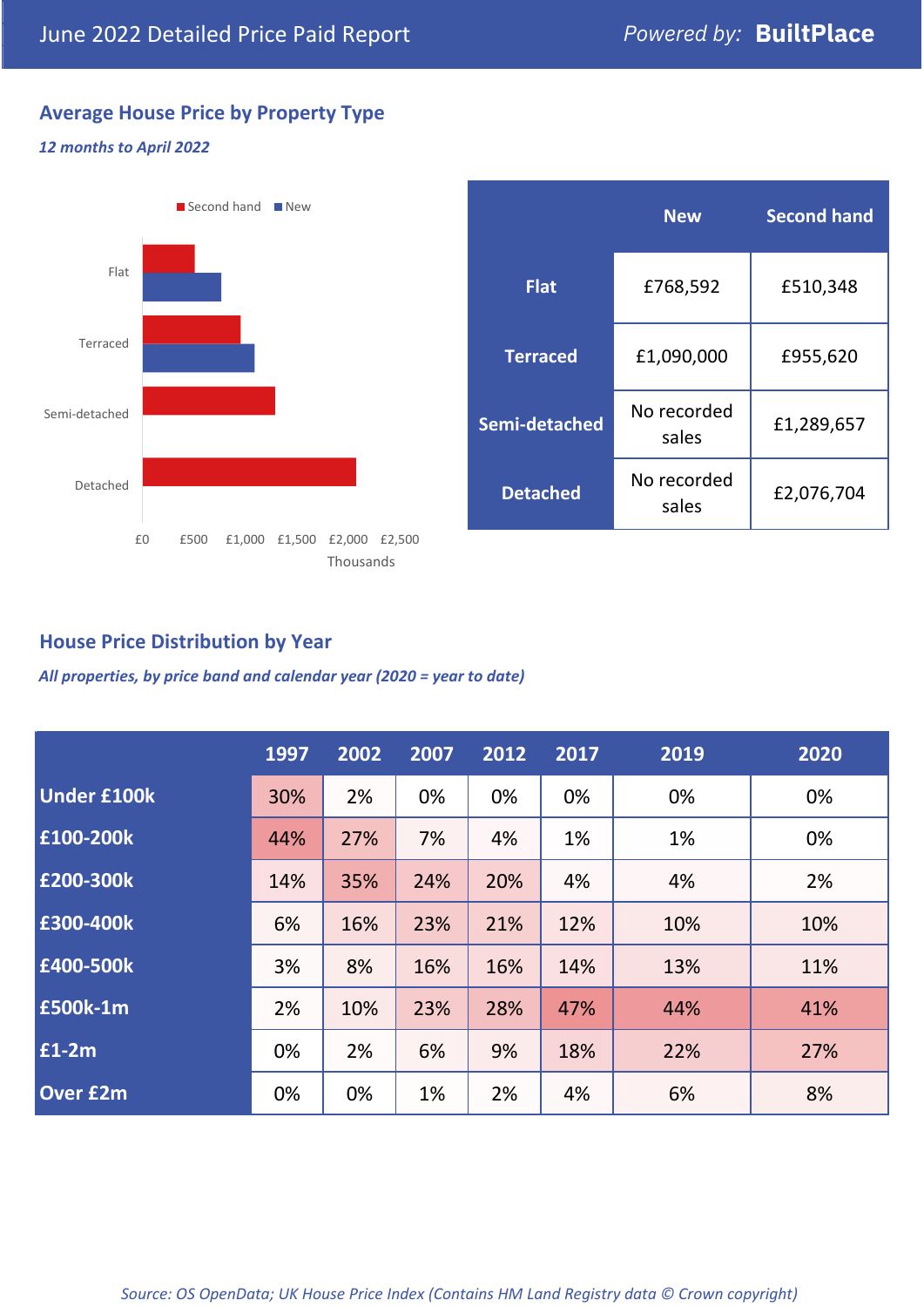## **Transactions (February 2022 data)**

*Annual Transactions, Indexed (2001-05 average = 100)*



There were 3,131 transactions in Richmond upon Thames during the 12 months to February 2022. This is 66% of the average from 2001-05 and suggests activity is significantly below pre-downturn levels.

Transactions in Richmond upon Thames have fallen by 9.7% since 2014, compared to changes of -21.3% for London and - 7.7% for England.



#### *Cash and New Build Sales as % of Total, by Year*

*Note: The data on this page EXCLUDES transactions identified as transfers under a power of sale/repossessions, buy-to-lets (where they can be identified by a mortgage), and transfers to non-private individuals - i.e. it comprises only Land Registry 'A' data.*